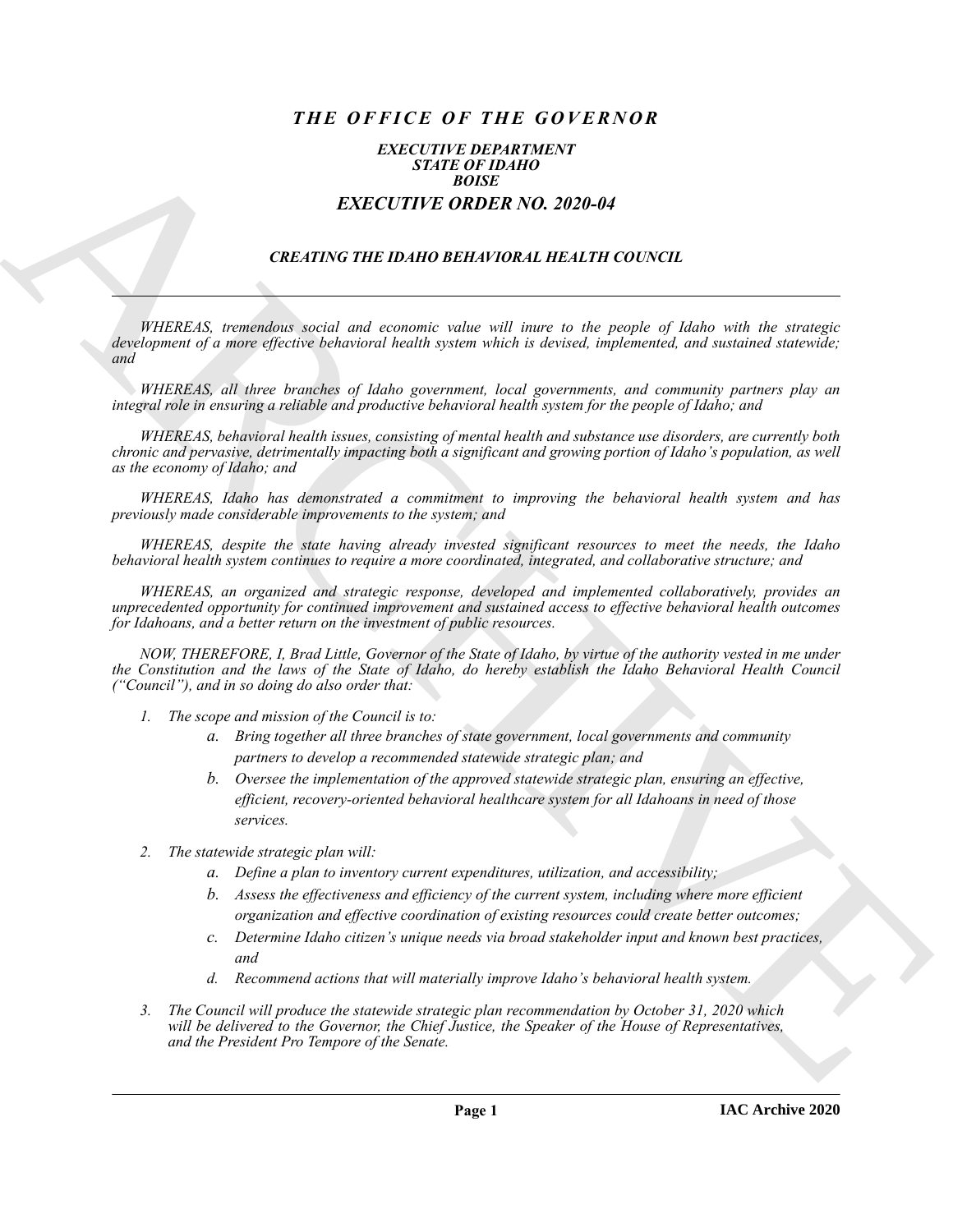### *OFFICE OF THE GOVERNOR Executive Order No. 2020-04 Executive Order of the Governor Creating the Idaho Behavioral Health Council*

- Exercisive Critics Control in the University of the University of the Control interaction of the Control interaction of the University of the University of the University of the University of the University of the Univers *4. The Council shall consist of thirteen (13) members. The Council's membership shall be as follows: a. Ex Officio Members:*
	- *i. The Administrative Director of the State Courts or designee;*
	- *ii. The Director of the Idaho Department of Correction or designee;*
	- *iii. The Director of the Idaho Department of Health and Welfare or designee*
	- *iv. The Director of the Idaho Department of Juvenile Corrections or designee.*
	- *b. Members appointed by the Governor:*
		- *i. A representative from the Idaho Department of Education;*
		- *ii. One (1) county elected official;*
		- *iii. One (1) member of the public.*
	- *c. Members appointed by the Chief Justice:*
		- *i. A presiding judge of a treatment court;*
			- *ii. One (1) member of the public.*
	- *d. Legislators:*
		- *i. One (1) member of the House of Representatives appointed by the Speaker of the House of Representatives;*
		- *ii. One (1) member of the House of Representatives appointed by the Minority Leader of the House of Representatives;*
		- *iii. One (1) senator appointed by the President Pro Tempore of the Senate;*
		- *iv. One (1) senator appointed by the Minority Leader of the Senate;*
	- *5. The Director of the Department of Health and Welfare or designee and the Administrative Director of the State Courts or designee shall serve as co-chairs of the Council.*
	- *6. All members of the Council, except ex officio members, serve at the pleasure of their respective appointing authority.*
	- *7. The Council shall receive administrative support from the agencies or departments represented by the co-chairs of the Council.*
	- *8. The Council shall create an advisory board to assist and advise the Council. The Council should consider including on the advisory board, but is not limited to, the following:*
		- *a. An adult consumer of behavioral health services;*
		- *b. Family of a child consumer of behavioral health services;*
		- *c. A representative from the Idaho Medical Association Primary Care;*
		- *d. A representative from the Idaho Psychiatric Association;*
		- *e. A representative from the Idaho Hospital Association;*
		- *f. A substance use disorder provider;*
		- *g. A mental health provider;*
		- *h. A representative from a public health district;*
		- *i. A representative from the Idaho Sheriff's Association;*
		- *j. A representative from the Idaho Chiefs of Police Association;*
		- *k. A representative from the Idaho Prosecuting Attorney's Association;*
		- *l. The State Appellate Public Defender or designee;*
		- *m. A representative from the Office of Drug Policy*
		- *n. At least one (1) tribal representative; and*
		- *o. Any additional advisory board members the Council deems necessary*